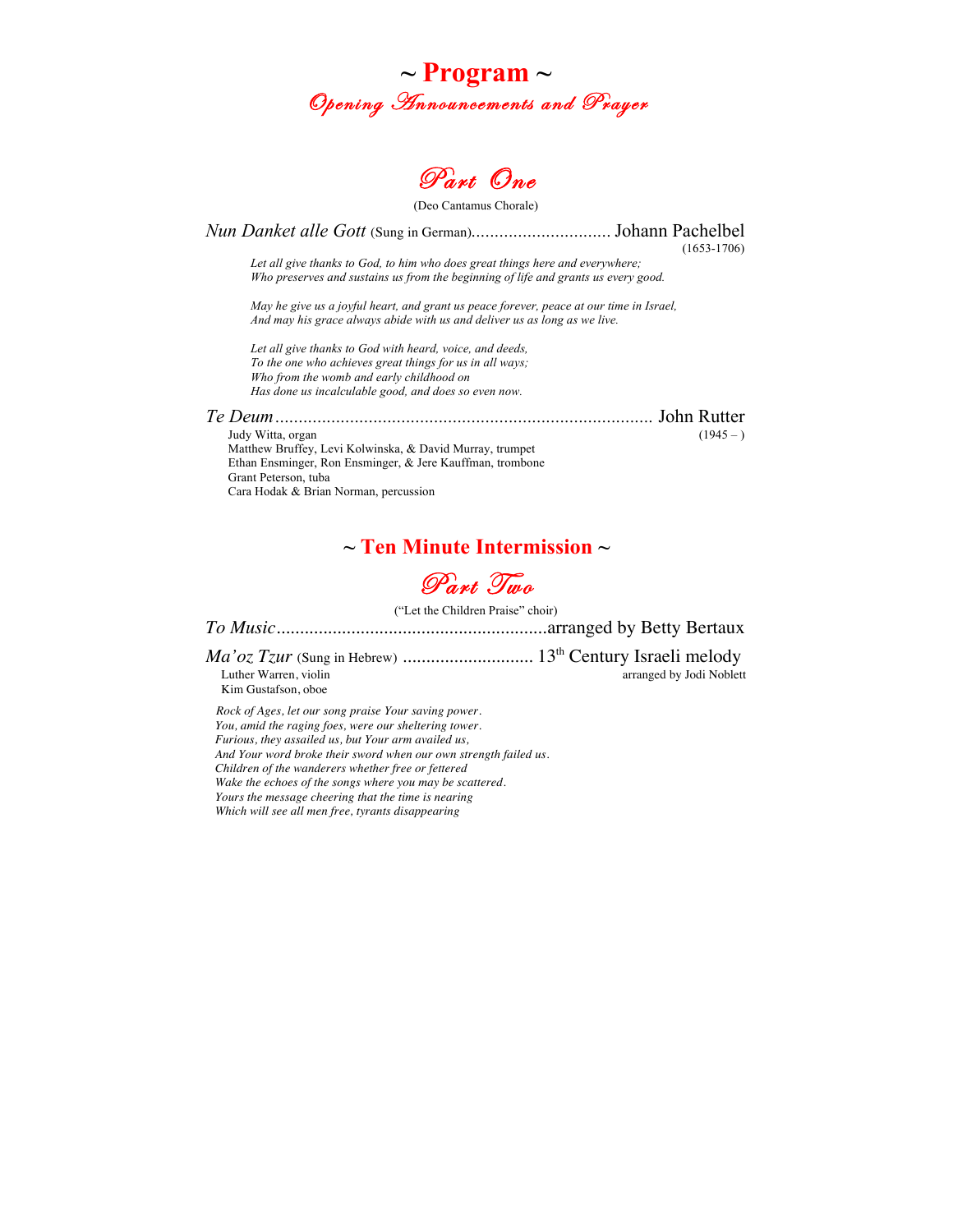| Wir eilen mit schwachen,                        |                 |
|-------------------------------------------------|-----------------|
|                                                 |                 |
| We hasten with eager yet faltering footsteps,   | $(1685 - 1750)$ |
| O Jesus, O Master, for help unto Thee.          |                 |
| Thou faithfully seekest the ill and the erring. |                 |
| Ah, hear us, we pray.                           |                 |
| Our voices exalt Thee, for succor we pray Thee. |                 |
| Now grant us Thy gracious and merciful favor!   |                 |
| Ethan Ensminger, cello                          |                 |
|                                                 | $(1913-1976)$   |
| Ethan Ensminger, cello<br>Aleta Jackson, flute  |                 |

### **~ Ten Minute Intermission ~**

## Part Three

| (A free-will offering will be accepted at this time.) |                            |  |
|-------------------------------------------------------|----------------------------|--|
| Judy Witta, organ                                     | arranged by Mack Wilberg   |  |
| Kay Hawkins, piano                                    | arranged by Kay Hawkins    |  |
| Kerri-Lynn Bielinski, soloist                         | arranged by James Anderson |  |
| Aleta Jackson, flute                                  | arranged by Karen Kuehmann |  |
| Evelyn Bercher, soloist                               |                            |  |

# Closing Announcements and Prayer

*Do Not I Love Thee, O My Lord?* ..........................................Craig Curry

~ **Reception** ~